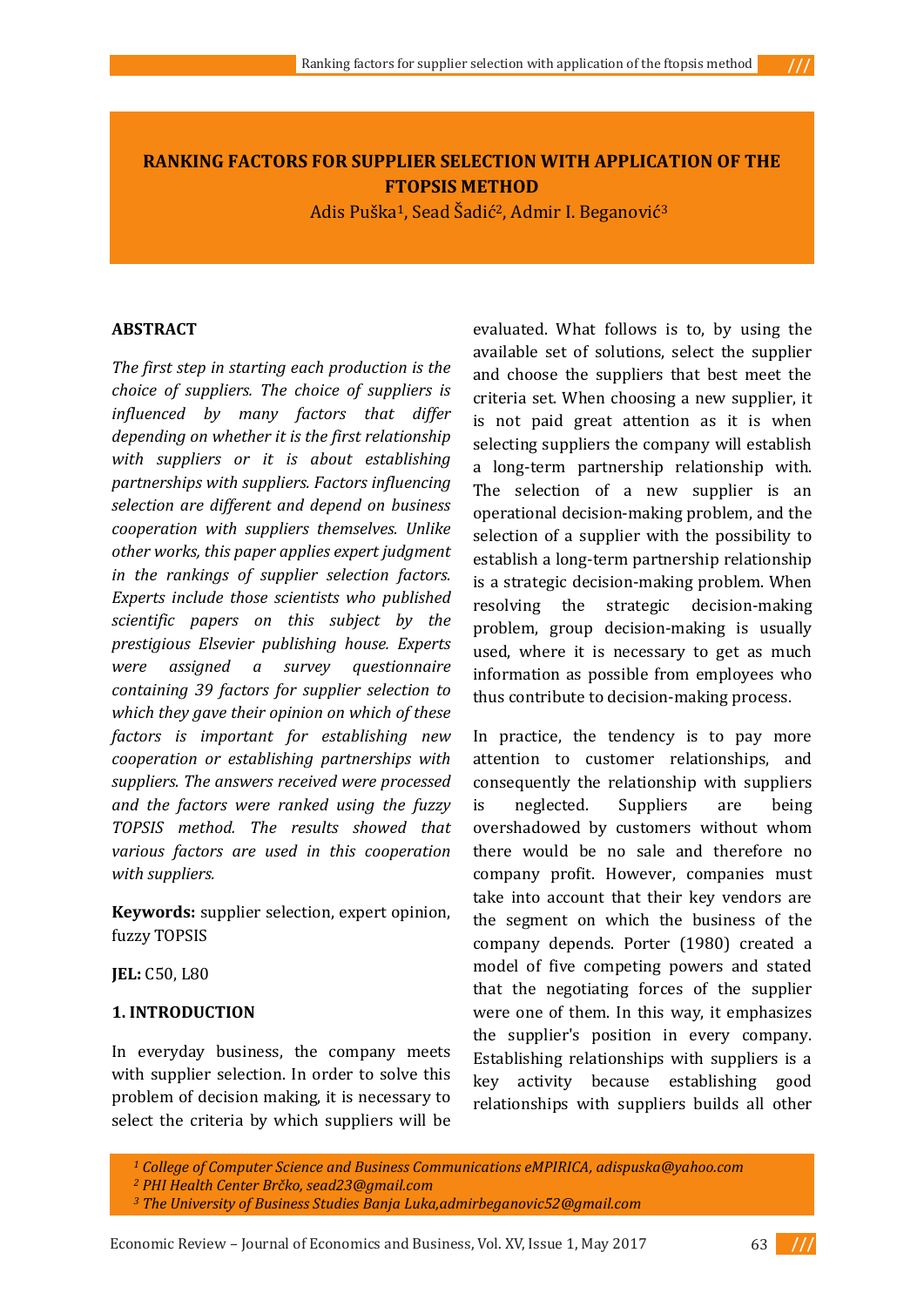models such as inventory management and production.

This paper explores the most important factors in choosing a new supplier and establishing partnerships with suppliers. In order to investigate the most important factors influencing the selection of suppliers, expert judgment was used in both cases. The authors who published scientific papers from this field by the prestigious publishing house Elsevier were taken as experts. Their answers were then ranked by the fuzzy TOPSIS (FTOPSIS) as the answers were in the form of linguistic values and needed to be transformed into numerical values. The factors for the selection of suppliers were then ranked based on expert grades.

The aim of this paper is to investigate the most important factors influencing the selection of a new supplier and the possibility for establish partnerships with suppliers. The term "new supplier" in this paper is used for those suppliers with which companies are just beginning business cooperation. Building partnerships with suppliers involves raising business cooperation with key suppliers to a higher level so that these suppliers become a backbone of the company. The problem of every company is how to choose one or several suppliers from the total number of suppliers existing on the market . Through the development of cooperation with suppliers after a certain period of time, partnerships with suppliers are established. The selection of the supplier is done by evaluating certain criteria or factors that influence this choice. The task of the experts was to determine which key factors of companies are needed in the selection of the supplier.

# **2. IMPORTANCE OF THE SUPPLIER SELECTION FOR ENTERPRISES**

The selection of suppliers is the first step in the process of product realization, starting from the procurement of materials to the

delivery of the product. It is a key factor for the company to be successful on the market (Gencer & Gurpinar, 2007). Hudymáčová et al. (2010) emphasize that the choice of suppliers is one of the most important operations in every company. With the right supplier selection, the company will have a partner to rely on in its business. That is why supplier selection is the key decision for the profitability, growth and survival of enterprises in a competitive global environment. Supplier selection is a strategic decision that affects the overall success of each company (Aguezzoul, 2012).

The supplier selection process is one of the most important decisions that have a direct impact on the performance of the company (Singh & Rujput, 2012). The right supplier selection can significantly reduce enterprise costs and improve competitiveness (Ghodsypour & O'Brien, 2001). For an enterprise it is not only important to choose a supplier that will supply it with materials and raw materials, but it is important to establish strategic partnerships with key suppliers. The importance of strategic partnerships with suppliers is important for every company. Strategic partnerships with suppliers should be established in order to improve quality, flexibility and reduce production time (Rajesha & Malliga, 2013). With the establishment of partner relations with the supplier, the reliability in purchasing materials and raw materials is improved. A supplier who is a partner with the company has an insight into the company's stock and can permanently act and initiate the procurement process by sending a bid. In this way, production runs smoothly and it is possible to shorten production time, which makes the company react faster to changes on the market.

Supplier selection is influenced by many factors. In the last few years, determining the best supplier has become a key strategic decision. However, this decision usually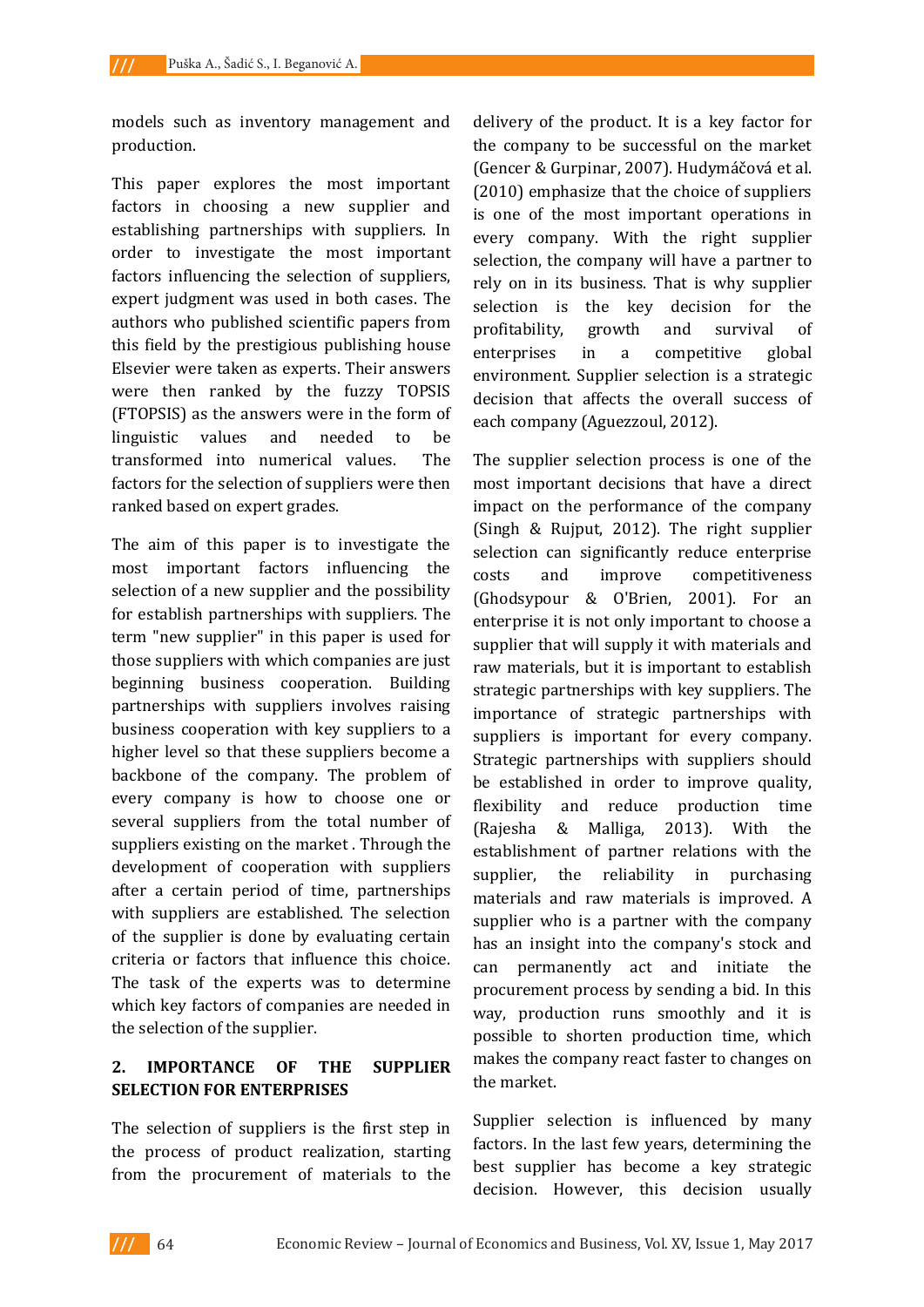involves several goals or criteria, and it is often necessary to make a compromise between possible conflicting criteria (Liao & Kao, 2011). One of the aims of this paper is to show if there is a difference between the supplier selection factor when it comes to selecting a new supplier or choosing suppliers to become potential partners.

Supplier selection is one of the most important aspects that companies need to incorporate into their strategic processes (Taghizadeh & Ershadi, 2013). The problem of selecting suppliers is a challenge not only for scientists, but also for professionals in the procurement department, and for the entire enterprise (Šimunović et al., 2011). The goal of every company is to find an appropriate supplier that best meets the set goals of the company. In modern economic conditions with the possibility to procure raw materials from any part of the world within a reasonable time, the problem of selecting suppliers has become more complex over time. Now, it is possible to find a large number of suppliers, but the underlying problem is who the best suppliers to establish partnerships are.

Dickinson (1966) performed the first complete research of a factor affecting supplier selection. He identified 23 factors that influence supplier selection (Liao & Kao, 2011). Weber et al. (1991) included in the survey 74 papers that considered this topic. Cheraghi, et al. (2004) included 113 papers that deal with the issue of supplier selection. They found that the most frequently used factors are the following: price, delivery and quality. Liao and Kao (2011) identified 29 different factors influencing supplier selection, citing earlier research. Aguezzoul (2012) identified 36 factors, out of which 13 factors appeared after 1990. At the end of the 20th and the beginning of the 21st century, the focus on supplier selection was shifted from quantitative to qualitative factors. De Silva et al. (2009) emphasize that it is

precisely in the 21st century that suppliers selection focused on qualitative rather than on quantitative indicators.

As it can be seen from this overview of works, supplier selection is influenced by many factors. It is extremely important to identify the most important factors that influence the selection of a new supplier and supplier with whom a long-term partnership will be established.

### **3. BASICS OF FUZZY LOGIC**

The concept of the fuzzy set was introduced by Zadeh in 1965. According to his explanation, fuzzy sets have two different meanings: a narrower approach in which the fuzzy logic is an extension of the classical logic and a broader approach where the fuzzy logic is used in sets that do not have clear boundaries. This concept allows us to see the degree of belonging of an element to a particular set, i.e., we associate each element with a real number as an indicator of the degree of belonging of this element to a set (Pavkov & Japundžić, 2012). The fuzzy approach is closer to human thinking because in the real world there are situations that are not completely separated and sometimes it is very difficult to determine the boundary.

When using the fuzzy logic, it is necessary to determine the membership function  $\mu_A(x)$ , which shows how this function fulfills the condition of belonging to the set A. By applying the classical theory  $\mu_A(x)$ , it can only receive two values of 1 and 0, while in the fuzzy theory there can be any value in the interval 0 to 1. If a particular claim has "more truth", this assertion will, to a greater degree, fulfill the conditions of belonging to the set A. In this case, the membership function is  $0 \leq$  $\mu_A(x) \leq 1$  for each element of the set A.

Each fuzzy set is completely and uniquely determined by its membership function. According to the fuzzy theory, the selection of

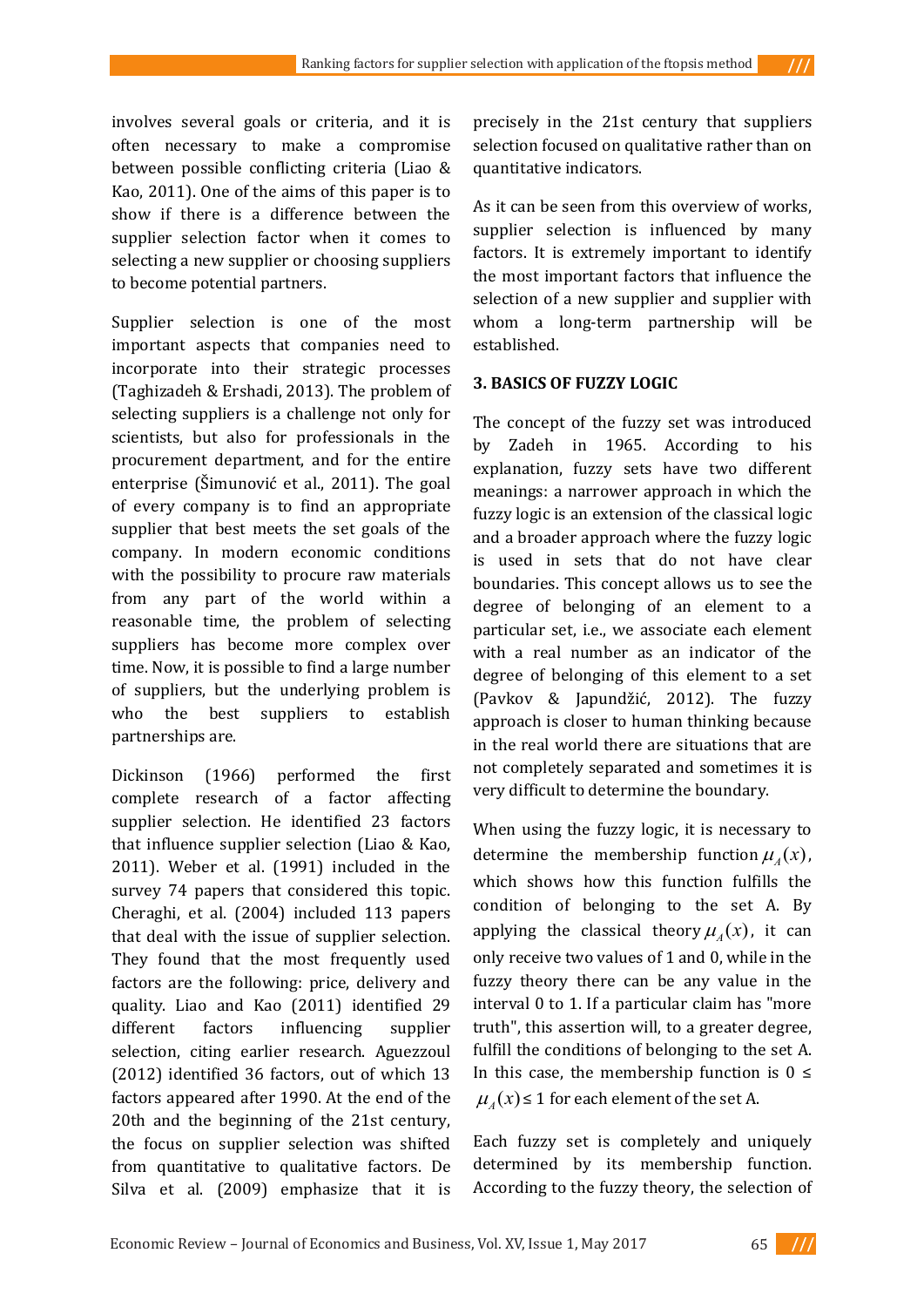the membership function, that is, the form of function and the width of the confidence interval are most often done on the basis of subjective assessment or experience (Božanić & Pamučar, 2010). The use of a triangular approach to fuzzy numbers is the following relation (Chen, 2000):

$$
\mu_A(x) = \begin{cases}\n0, x < l \\
(x-l)/(m-l), l \le x \le m \\
(u-x)/(u-m), m \le x \le u \\
0, \text{ remaining}\n\end{cases}
$$
\n(1)

 $\overline{a}$ 

The membership function is graphically The membership function is graphically depicted in Figure 1.

Figure 1. Membership functions of triangular Figure 1. Membership functions of triangular fuzzy numbers



for group decision-maging under fuzzy environment. Fuzzy Sets and Systems. 114(1), p 4 Source: Chen, C.T. (2000). Extensions of the TOPSIS

If yes observe the two fuzzy sets  $\tilde{\Lambda} = (l, m, n)$  $\frac{1}{2}$  and  $\frac{3}{4}$  (l2, m<sub>2</sub>, u2) then the basic algebraic operations on these numbers can be operations on these numbers can be performed as follows: performed as follows: If we observe the two fuzzy sets  $A_1 = (I_1, m_1, I_2)$  $u_1$ ) and  $A_2$  ( $l_2$ ,  $m_2$ ,  $u_2$ ) then the basic algebraic operations on these numbers can be performed as follows:

Multiplication of fuzzy numbers: Multiplication of fuzzy numbers: Multiplication of fuzzy numbers:

$$
\tilde{A}_1 \cdot \tilde{A}_2 = (l_1, m_1, u_1) \cdot (l_2, m_2, u_2) = (l_1 l_2, m_1 m_2, u_1 u_2)
$$
  
for l<sub>1</sub>,l<sub>2</sub>>0; m<sub>1</sub>,m<sub>2</sub>>0; u<sub>1</sub>,u<sub>2</sub>>0 (2)

Subtracting fuzzy numbers: Subtracting fuzzy numbers: Subtracting fuzzy numbers:

 $\tilde{\lambda}$   $\tilde{\lambda}$  = (lm, u) (lm, u) = (llm, m, u u2) for l1,l2>0; m1,m2>0; u1,u2>0 (3) u2) for l1,l2>0; m1,m2>0; u1,u2>0 (3)  $A_1 - A_2 = (l_1,m_1,u_1) - (l_2,m_2,u_2) = (l_1-l_2, m_1-m_2, u_1-l_2)$  $u_2$ ) for  $l_1, l_2 > 0$ ;  $m_1, m_2 > 0$ ;  $u_1, u_2 > 0$  (3)

Division fuzzy numbers: Division fuzzy numbers: Division fuzzy numbers:

 $\tilde{\lambda}$   $\tilde{\lambda}$  = (lm, u)/(lm, u) = (l) m /m  $\frac{1}{2}$   $\frac{1}{2}$   $\frac{1}{2}$   $\frac{1}{2}$   $\frac{1}{2}$   $\frac{1}{2}$   $\frac{1}{2}$   $\frac{1}{2}$   $\frac{1}{2}$   $\frac{1}{2}$   $\frac{1}{2}$   $\frac{1}{2}$   $\frac{1}{2}$   $\frac{1}{2}$   $\frac{1}{2}$   $\frac{1}{2}$   $\frac{1}{2}$   $\frac{1}{2}$   $\frac{1}{2}$   $\frac{1}{2}$   $\frac{1}{2}$   $\frac{1}{2}$   $A_1/A_2 = (l_1,m_1,u_1)/(l_2,m_2,u_2) = (l_1/l_2, m_1/m_2)$ ,u<sub>1</sub>/u<sub>2</sub>) for l<sub>1</sub>,l<sub>2</sub>>0; m<sub>1</sub>,m<sub>2</sub>>0; u<sub>1</sub>,u<sub>2</sub>>0 (4)

Reciprocity of fuzzy numbers: Reciprocity of fuzzy numbers:

$$
\tilde{A}^{-1} = (l_1, m_1, u_1)^{-1} = (1/l_1, 1/m_1, 1/u_1) \text{ for } l_1, l_2 > 0; \nm_1, m_2 > 0; u_1, u_2 > 0
$$
\n(5)

When using fuzzy logic, it is possible to use a When using fuzzy logic, it is possible to use a fuzzy numbers and linguistic expressions. In this paper, linguistic expressions will be used, where linguistic value will be used to determine the importance of individual factors according to the importance of these factors. This research will use linguistic values in the form of a Likert scale with seven levels of belonging. These degrees of belonging range from very little importance to very high importance. The use of linguistic variables according to Zadeh (1975) gives a value that is less general than the numerical value. This will leave space for experts to assess the importance of individual factors for selecting suppliers. In this way values are formed so that the two endpoints are very close to zero and one, while the mean values are evenly distributed between these endpoints. On the basis of this membership, the linguistic values of fuzzy numbers shown in Table 1 are formed. **Exonomics and Business and Business, Vol. 2021** (E a form of Recyclenty density interaction and the width of the conomic Review and Schwaria and Schwaria and Schwaria and Schwaria and Schwaria and Schwaria and Schwaria a

Table 1. Linguistic values of fuzzy numbers Table 1. Linguistic values of fuzzy numbers

| Linguistic variables        | Fuzzy number  |
|-----------------------------|---------------|
| Very Low Importance (VLI)   | 0, 0, 0.1     |
| Low Importance (LI)         | 0, 0.1, 0.3   |
| Medium Low Importance (MLI) | 0.1, 0.3, 0.5 |
| Middle Importance (MII)     | 0.3, 0.5, 0.7 |
| Medium Importance (MEI)     | 0.5, 0.7, 0.9 |
| High Importance (HI)        | 0.7, 0.9, 1   |
| Very High Importance (VHI)  | 0.9, 1, 1     |
|                             |               |

Source: Authors of the research

#### **4. FTOPSIS METHOD 4. FTOPSIS METHOD**

In 1981, Hwang and Yoon developed the In 1981, Hwang and Yoon developed the TOPSIS method. It is based on the concept that the alternative should have the shortest distance from the positive ideal solution and the longest distance from the negative ideal solution (Lu et al., 2007).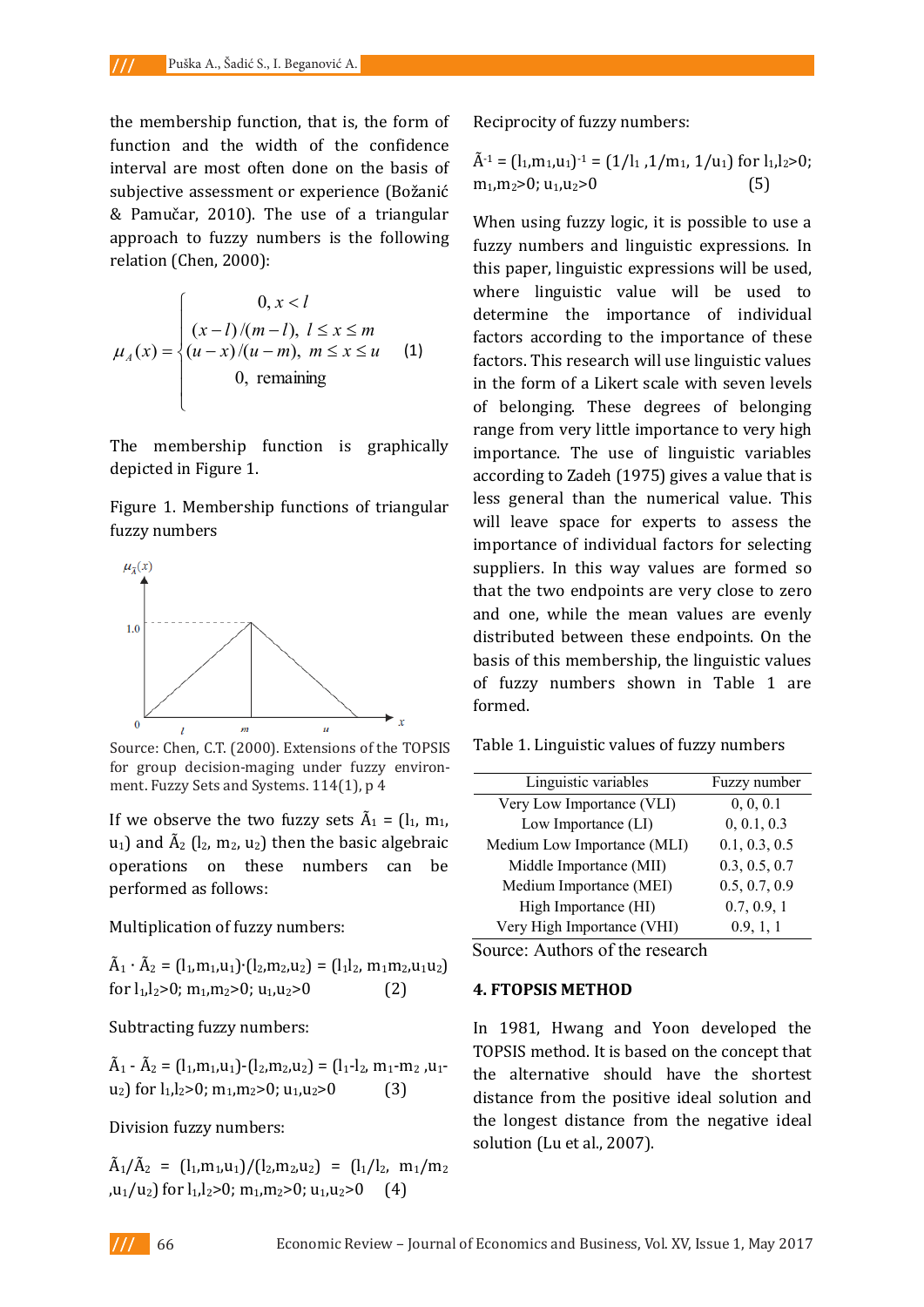The basic logic of the FTOPSIS method is to first define an ideal positive solution and an ideal negative solution. The best one is the alternative, which is in the geometric sense closest to the ideal positive solution, that is, the longest of the ideal negative solution.

The ideal solution is defined using the best value alternatives for each individual criterion, and the negative ideal solution represents the worst value of the alternative rating. The terms "best" and "worst" are interpreted for each criterion separately, according to whether it is maximizing or minimizing the criteria" (Srđević et al., 2002).

For most decision-making models, human thinking is vague and influences decisionmaking, so it is better to use the FTOPSIS method at that time." (Farzami & Vafaei, 2013).

The steps in implementing the FTOPSIS method are:

Step 1 Identification criteria for evaluating alternatives.

Step 2 Generating alternatives.

Step 3 Evaluation of the alternative.

Step 4 Identifying the weight of the criterion. (Jahanshahloo et al., 2006).

Step 5 Evaluation of preference through fuzzy sets and forming decision matrix.

Step 6 A linguistic transformations of the preferences using the above transformation represented by Table 1.

Step 7 Normalization using linear transformation, by using the following relation for the criteria which need to be maximized:

$$
r_{ij} = \left(\frac{l_{ij}}{u_j^+}, \frac{m_{ij}}{u_j^+}, \frac{u_{ij}}{u_j^+}\right), u_j^+ = \max_i \{u_{ij} \text{ for } i = 1, 2, \dots n\} (6)
$$

or the following relationship when the criteria need to be minimized:

$$
r_{ij} = \left(\frac{l_j^+}{l_{ij}}, \frac{l_j^+}{m_{ij}}, \frac{l_j^+}{u_{ij}}\right), u_j^+ = \min_i \{l_{ij} \text{ for } i = 1, 2, \dots n\} \tag{7}
$$

Where  $u_i^+$  is the maximum value of the criteria elements for the third fuzzy number and  $l_j^+$  is the minimum value of the criteria elements for the first fuzzy number. Due to the nature of the fuzzy numbers that the first fuzzy is the smallest number and the third fuzzy is the biggest number, only these numbers are taken (Chan, 2000).

Step 8 Multiplication of the obtained normalized values with the corresponding weight coefficients.

Step 9 Determine the distance of alternatives from ideal solutions. In this step the ndimensional Euclidean distances of all alternatives of an ideally positive and ideally negative solution are calculated by means of relations.

$$
A^* = (v_1^*, v_2^*, \dots, v_n^*) \ v_j^* = (1, 1, 1)
$$
 (8)

$$
A^- = (v_1^-, v_2^-, ..., v_n^-) \, v_j^- = (0, 0, 0) \qquad (9)
$$

$$
d_i^* = \sum_{j=1}^n d(\widetilde{v}_{ij}, \widetilde{v}_j^*), \ i = 1, 2, ..., m \qquad (10)
$$

$$
d_i^- = \sum_{j=1}^n d(\widetilde{v}_{ij}, \widetilde{v}_j^-), \ i = 1, 2, ..., m \qquad (11)
$$

Where  $A^*$  is an ideal positive solution, and  $A^-$  is an ideal negative solution.  $d^*$ represents the value of the deviation of the weighted elements of particular criteria from an ideal positive solution, while *di* represents the deviation of certain criteria from an ideal negative solution. On the basis of these relations, it is calculated how many alternatives are there in a particular criterion regarding an ideal solution.

Step 10 Determine the relative proximity of the alternative to the ideal solution. For each

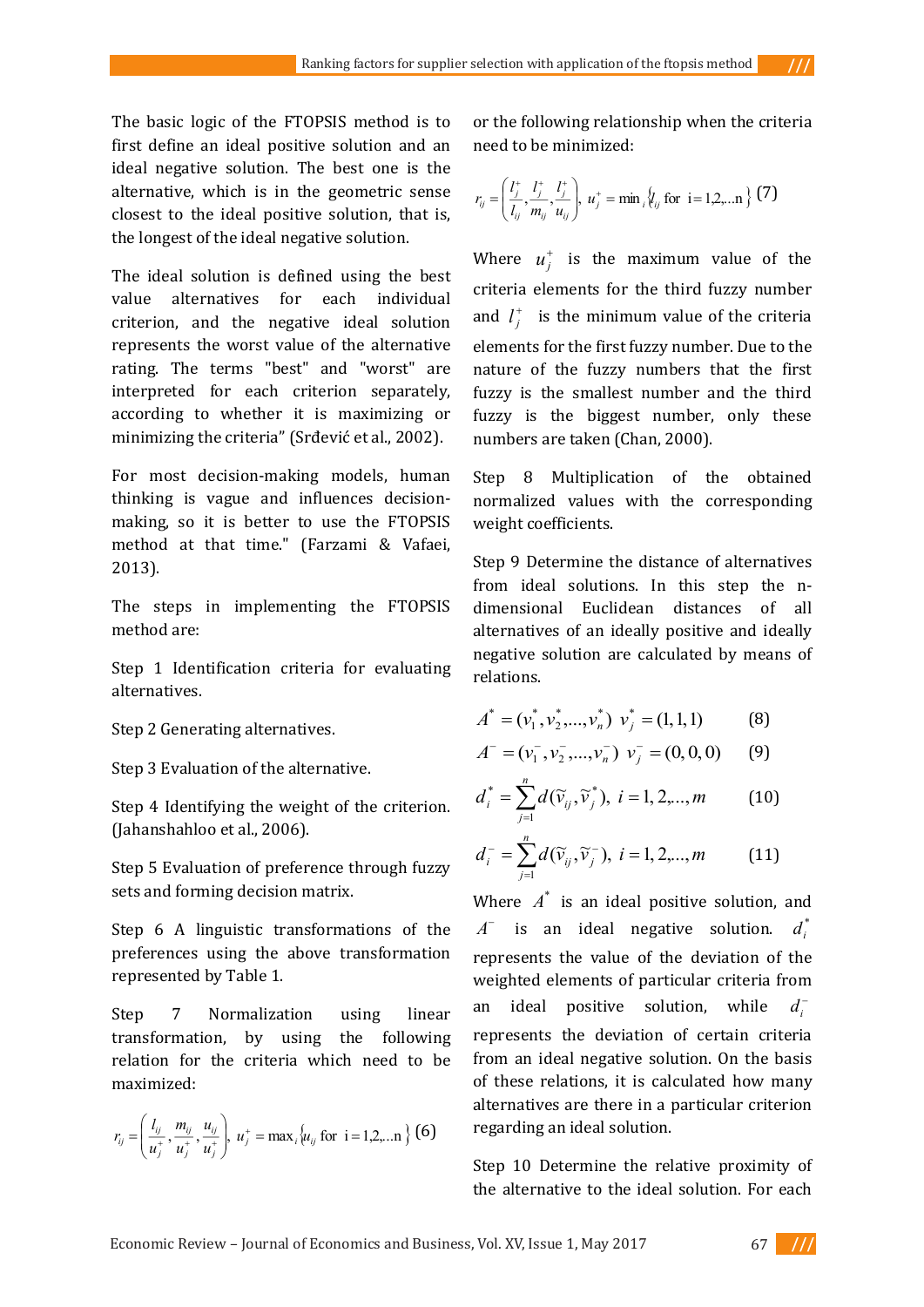alternative, a relative distance is determined based on the following formula:

$$
CC_i = \frac{d_i^-}{d_i^* + d_i^-}, i = 1, 2, ..., m (12)
$$

The result of the FTOPSIS method is in the interval:  $0 ≤ CC<sub>i</sub> ≤ 1$ . When the alternative Ai is closer to the ideal solution then the  $CC<sub>i</sub>$  value is closer to 1. Alternative Ai will take the value 1 if its values are identical to the positive ideal solution, and the value is 0 if its values are identical to the negative ideal solution.

## **5. RANKING FACTORS FOR SUPPLIER SELECTION**

Different approaches have been used in determining the importance of certain factors affecting supplier selection. In order to determine which factors influenced supplier selection, a survey of experts was made who published relevant papers on this topic.

The scientific portal www.sciencedirect.com was taken to determine the basic set of this research. It has about 4,000 magazines. In order to identify the experts or scientific workers who dealt with the topic of supplier selection, the search of this portal was used according to the keywords: supplier selection and long-term relationships with suppliers. A total of 66,917 and 68,390 papers were found. Because of the excessive number of works, a further search focused on key words and summary was made. After that 375 papers

related to the key phrase 'supplier selection' and 241 papers related to key phrase 'longterm relationships with the suppliers' was found. Since some of the papers appear in both searches, the total sample was 543 papers with 977 emails of authors who wrote these works. An e-mail was sent to all authors with a request to respond to a questionnaire that consisted of two parts: the first part was for the selection of a new supplier within short-term relationships and the second part for the selection of suppliers with which the company should establish long-term business cooperation.

In both of these parts, 39 factors which are used in supplier selection were used. The experts were required to evaluate these factors in order to determine which factors are most important for the selection of the new supplier and which factors are the most important for establishing long-term partnerships with the supplier.

Out of the total number of e-mails sent, 43 were invalid, because e-mail addresses were not active anymore, and so the number of experts who received the e-mail was 934. Out of that number, 56 completed the questionnaire. In order to determine the importance of certain factors that influence the selection of the supplier, the FTOPSIS method and the MS Excel program was used in which all the calculations necessary for this work were made. The results obtained by the experts' responses are presented in Table 2.

Table 2. Answers of experts on the importance of the factor for selecting a new supplier.

| Factors for supplier selection       |     |            | 3          | 4          | $\ddotsc$ | 56   |
|--------------------------------------|-----|------------|------------|------------|-----------|------|
| Ethic codes of the company           | HI  | MLI        | LI         | <b>MEI</b> |           | MLI. |
| Desk side service price              | MEI | VLI        | LI         | НI         |           | VHI. |
| Procedural compliance delivery       | MH  | MLI        | MH         | <b>MEI</b> |           | НI   |
| Social responsibility of the company | MEI | MH         | <b>MEI</b> | <b>MEI</b> |           | MLI. |
| Warranty                             | VHI | <b>MEI</b> | НI         | <b>MEI</b> |           | НI   |
| $\cdots$                             |     | $\cdots$   | $\cdots$   |            |           |      |
| Support provision speed              | MEI | НI         | НI         | MEI        |           | MEI  |

Sources: research results

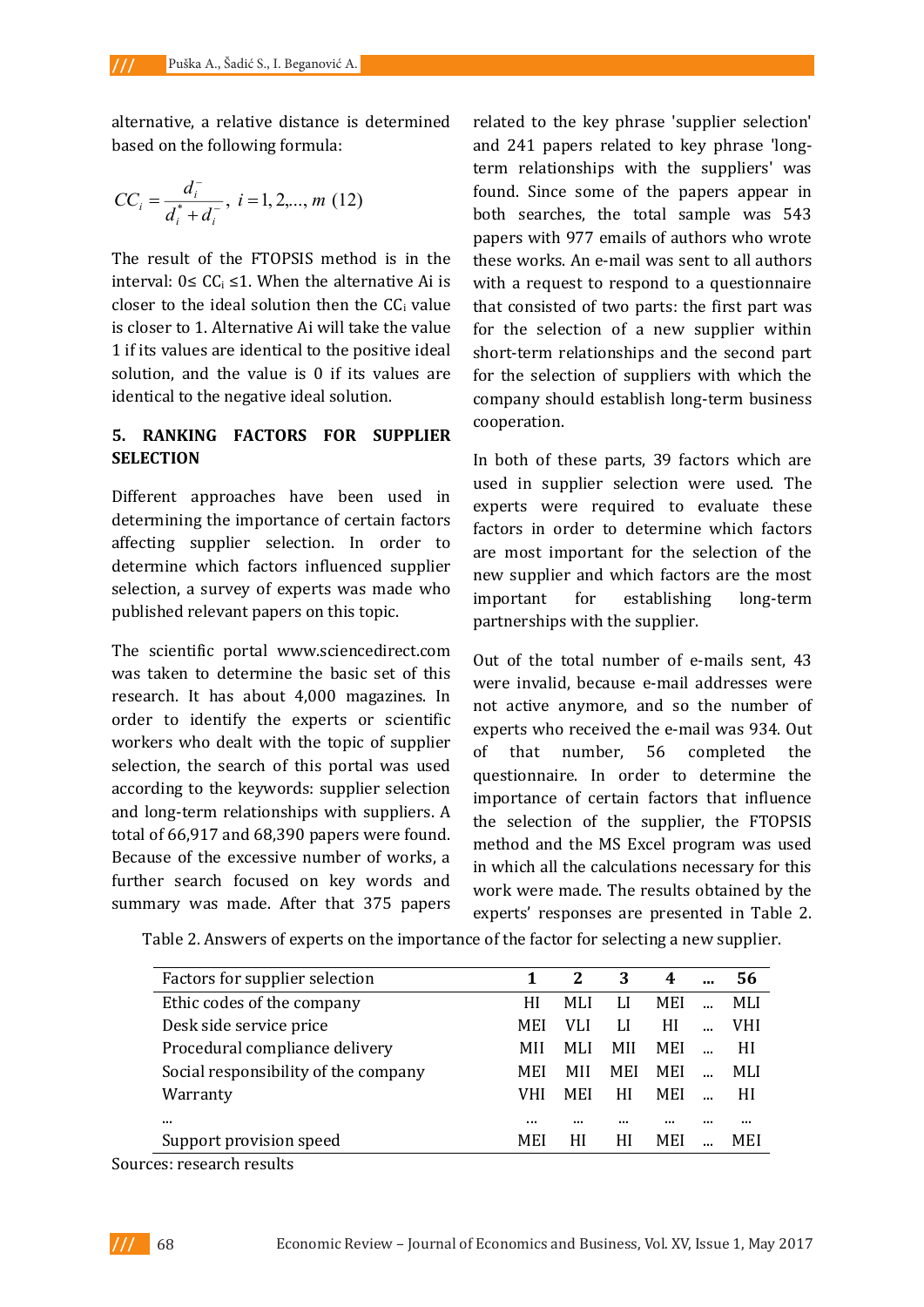When completing the second part of the survey questionnaire, two experts did not answer one question, and they were excluded

from the analysis, so 54 experts in total were included in this analysis.

Table 3. Answers of experts on the importance of factors for long-term cooperation with suppliers

| Factors for supplier selection       |     | 2          | 3   | 4   |            |
|--------------------------------------|-----|------------|-----|-----|------------|
| Ethic codes of the company           | НI  | НI         | MH  | VHI | MEI        |
| Desk side service price              | MEI | <b>MEI</b> | MH  | HI  | MEI        |
| Procedural compliance delivery       | MEI | MH         | HI  | MH  | <b>VHI</b> |
| Social responsibility of the company | MEI | VHI        | НI  | MEI | MH         |
| Warranty                             | НI  | НI         | MH  | VHI | MEI        |
| $\cdots$                             |     |            |     |     | <br>       |
| Support provision speed              | НI  |            | VHI | НI  | НI         |
|                                      |     |            |     |     |            |

Sources: research results

The next step in ranking and computing the FTOPSIS method consisted of transforming

linguistic values into fuzzy numbers (Table 4, Table 5).

Table 4. Fuzzy values of the experts' answers to the importance of individual factors for selecting a new supplier

| Factors for supplier selection       |               | 2             | 3             | 4             |          | 56            |
|--------------------------------------|---------------|---------------|---------------|---------------|----------|---------------|
| Ethic codes of the company           | 0.7, 0.9, 1   | 0.1, 0.3, 0.5 | 0.1, 0.3, 0.5 | 0.5,0.7,0.9   | $\cdots$ | 0.1, 0.3, 0.5 |
| Desk side service price              | 0.5, 0.7, 0.9 | 0, 0.1, 0.3   | 0.1, 0.3, 0.5 | 0.7, 0.9, 1   | $\cdots$ | 0.9, 1, 1     |
| Procedural compliance delivery       | 0.3,0.5,0.7   | 0.1, 0.3, 0.5 | 0.3, 0.5, 0.7 | 0.5.0.7.0.9   |          | 0.7, 0.9, 1   |
| Social responsibility of the company | 0.5,0.7,0.9   | 0.3, 0.5, 0.7 | 0.5, 0.7, 0.9 | 0.5, 0.7, 0.9 | $\cdots$ | 0.1, 0.3, 0.5 |
| Warranty                             | 0.9, 1, 1     | 0.5, 0.7, 0.9 | 0.7.0.9.1     | 0.5, 0.7, 0.9 |          | 0.7, 0.9, 1   |
| $\cdots$                             | $\cdots$      |               |               |               |          |               |
| Support provision speed              | 0.5,0.7,0.9   | 0.7,0.9,1     | 0.7, 0.9, 1   | 0.5, 0.7, 0.9 | $\cdots$ | 0.5, 0.7, 0.9 |
| $\mathbf{L}$<br>п.<br>$\sim$         |               |               |               |               |          |               |

Sources: research results

Table 5. Fuzzy values of the experts' answers to the importance of certain factors for long-term cooperation with suppliers

| Factors for supplier selection       |               | 2             | 3             | 4             |          | 54            |
|--------------------------------------|---------------|---------------|---------------|---------------|----------|---------------|
| Ethic codes of the company           | 0.7, 0.9, 1   | 0.7, 0.9, 1   | 0.3, 0.5, 0.7 | 0.9, 1, 1     | $\cdots$ | 0.5, 0.7, 0.9 |
| Desk side service price              | 0.5, 0.7, 0.9 | 0.5, 0.7, 0.9 | 0.3, 0.5, 0.7 | 0.7, 0.9, 1   | $\cdots$ | 0.5, 0.7, 0.9 |
| Procedural compliance delivery       | 0.5,0.7,0.9   | 0.3, 0.5, 0.7 | 0.7, 0.9, 1   | 0.3, 0.5, 0.7 |          | 0.9, 1, 1     |
| Social responsibility of the company | 0.5,0.7,0.9   | 0.9.1.1       | 0.7, 0.9, 1   | 0.5, 0.7, 0.9 | $\cdots$ | 0.3, 0.5, 0.7 |
| Warranty                             | 0.7, 0.9, 1   | 0.7, 0.9, 1   | 0.3, 0.5, 0.7 | 0.9, 1, 1     | $\cdots$ | 0.5, 0.7, 0.9 |
| $\cdots$                             |               |               |               |               |          |               |
| Support provision speed              | 0.7,0.9,1     | 0.9, 1, 1     | 0.9, 1, 1     | 0.7,0.9,1     | $\cdots$ | 0.7, 0.9, 1   |

Sources: research results

After the transformation of the linguistic value into a numerical phase, the numbers need to be normalized (6). The next step in implementing the FTOPSIS method was to assign weight coefficients to certain values of marks. Since every expert's opinion is equally valued, the same value is assigned. Then value of the distance alternatives from the ideal

Economic Review – Journal of Economics and Business, Vol. XV, Issue 1, May 2017 69

7 **///**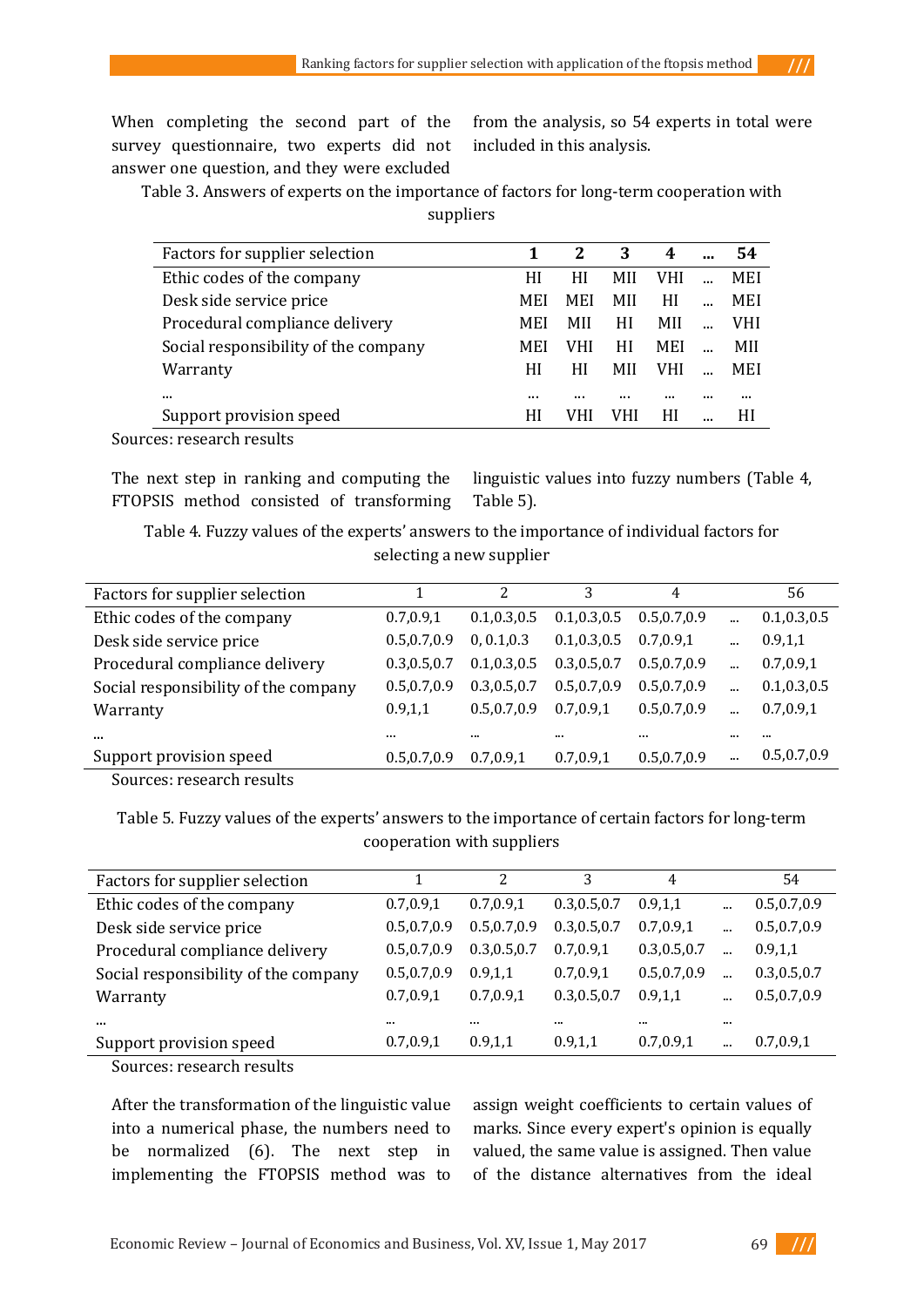solutions followed the calculation based on the relations (10) and (11). Based on distance, the value of the FTOPSIS method was calculated and a ranking order of factors influencing the selection of a new supplier or

the selection of the key supplier with which the long-term business cooperation will be established, was formed. This is presented in Table 6.

### Table 6. Ranking factors for supplier selection

|                                                           | Selection of new suppliers |       |        |                  | Selection of partnership<br>suppliers |                |        |                |
|-----------------------------------------------------------|----------------------------|-------|--------|------------------|---------------------------------------|----------------|--------|----------------|
| Factors for supplier selection<br>$d^*$<br>d <sub>z</sub> |                            |       |        |                  |                                       |                |        |                |
|                                                           |                            |       | CC     | Rank             | $d^*$                                 | d <sub>z</sub> | CC     | Rank           |
| Ethic codes of the company                                | 9.31                       | 16.81 | 0.6435 | 19               | 8.48                                  | 18.25          | 0.6828 | 15             |
| Desk side service price                                   | 8.90                       | 15.98 | 0.6423 | 20               | 10.18                                 | 15.64          | 0.6057 | 34             |
| Procedural compliance delivery                            | 8.13                       | 17.35 | 0.6809 | 12               | 8.14                                  | 17.78          | 0.6860 | 12             |
| Social responsibility of the company                      | 10.97                      | 15.05 | 0.5784 | 35               | 9.47                                  | 16.91          | 0.6409 | 24             |
| Warranty                                                  | 7.07                       | 18.30 | 0.7213 | 5                | 7.93                                  | 18.23          | 0.6968 | 9              |
| Flexibility of delivery                                   | 6.11                       | 18.04 | 0.7470 | 2                | 7.05                                  | 18.77          | 0.7270 | 4              |
| Financial and credit position of the company              | 7.38                       | 17.79 | 0.7069 | 8                | 7.39                                  | 18.44          | 0.7139 | 7              |
| ISO standards                                             | 10.14                      | 15.53 | 0.6050 | 31               | 10.01                                 | 16.28          | 0.6193 | 30             |
| Flexibility of the product                                | 8.49                       | 16.52 | 0.6604 | 17               | 8.34                                  | 17.49          | 0.6773 | 17             |
| JIT delivery                                              | 8.10                       | 17.65 | 0.6853 | 9                | 8.37                                  | 17.98          | 0.6824 | 16             |
| Distance of the company                                   | 10.04                      | 15.83 | 0.6118 | 29               | 10.46                                 | 15.73          | 0.6006 | 35             |
| Company experience                                        | 8.52                       | 16.69 | 0.6621 | 16               | 8.23                                  | 17.80          | 0.6839 | 14             |
| <b>Communication skills</b>                               | 9.70                       | 15.93 | 0.6215 | 25               | 9.73                                  | 16.92          | 0.6349 | 26             |
| Aesthetics and practicality of the packaging              | 11.77                      | 13.38 | 0.5320 | 38               | 12.25                                 | 13.95          | 0.5324 | 39             |
| Production capacity                                       | 9.13                       | 15.67 | 0.6320 | 23               | 9.42                                  | 16.29          | 0.6336 | 27             |
| Company competence                                        | 7.95                       | 16.76 | 0.6782 | 13               | 8.39                                  | 17.47          | 0.6756 | 18             |
| Product quality                                           | 4.13                       | 19.94 | 0.8285 | $\mathbf{1}$     | 6.92                                  | 19.45          | 0.7376 | $\overline{2}$ |
| Consistency of the delivery                               | 6.82                       | 18.34 | 0.7291 | 3                | 6.42                                  | 19.16          | 0.7490 | 1              |
| Recycling possibilities of the product                    | 11.09                      | 14.42 | 0.5653 | 36               | 10.47                                 | 15.58          | 0.5981 | 36             |
| <b>Environment preservation</b>                           | 9.76                       | 15.57 | 0.6146 | 28               | 8.89                                  | 17.02          | 0.6568 | 22             |
| Company organization and management                       | 9.09                       | 16.03 | 0.6382 | 21               | 7.98                                  | 17.64          | 0.6885 | 11             |
| Net Price                                                 | 6.85                       | 17.89 | 0.7232 | $\overline{4}$   | 9.21                                  | 16.95          | 0.6480 | 23             |
| Deferred payment                                          | 10.00                      | 14.79 | 0.5965 | 33               | 9.87                                  | 15.81          | 0.6155 | 32             |
| Sustainable development companies                         | 10.20                      | 15.03 | 0.5958 | 34               | 9.81                                  | 16.17          | 0.6224 | 29             |
| Possibility of on-line support                            | 10.37                      | 15.40 | 0.5977 | 32               | 10.40                                 | 16.26          | 0.6099 | 33             |
| Price discounts                                           | 9.62                       | 16.25 | 0.6281 | 24               | 10.06                                 | 16.71          | 0.6242 | 28             |
| Insurance and risk cover during the delivery              | 9.83                       | 16.01 | 0.6196 | 27               | 10.10                                 | 16.20          | 0.6160 | 31             |
| Conspicuous products                                      | 11.21                      | 13.73 | 0.5506 | 37               | 11.78                                 | 14.10          | 0.5449 | 38             |
| After sale services of the supplier                       | 8.42                       | 17.44 | 0.6744 | 14               | 7.38                                  | 18.54          | 0.7153 | 6              |
| Continual improvement of the products                     | 8.40                       | 16.86 | 0.6675 | 15               | 7.04                                  | 18.84          | 0.7279 | 3              |
| Company position on the market                            | 10.13                      | 15.80 | 0.6093 | 30               | 8.48                                  | 17.22          | 0.6700 | 19             |
| Delivery expenses                                         | 9.69                       | 15.89 | 0.6214 | 26               | 9.44                                  | 16.78          | 0.6400 | 25             |
| Company size                                              | 12.47                      | 13.39 | 0.5177 | 39               | 11.29                                 | 14.68          | 0.5651 | 37             |
| Modern equipment and technology                           | 9.07                       | 15.99 | 0.6381 | 22               | 8.72                                  |                |        | 21             |
|                                                           |                            |       |        |                  |                                       | 16.73<br>17.93 | 0.6574 |                |
| Reducing cost of delivery                                 | 8.60                       | 16.70 | 0.6600 | 18               | 7.61                                  |                | 0.7019 | 8              |
| Claims solving                                            | 7.90                       | 17.19 | 0.6850 | 10               | 8.63                                  | 17.28          | 0.6669 | 20             |
| Performance of delivery history                           | 8.00                       | 17.09 | 0.6812 | 11               | 8.19                                  | 17.73          | 0.6841 | 13             |
| Quality orientation of the company                        | 6.96                       | 17.73 | 0.7181 | $\boldsymbol{6}$ | 7.19                                  | 18.55          | 0.7206 | 5              |
| Support provision speed                                   | 6.95                       | 17.37 | 0.7142 | 7                | 7.88                                  | 18.08          | 0.6965 | $10\,$         |

Sources: research results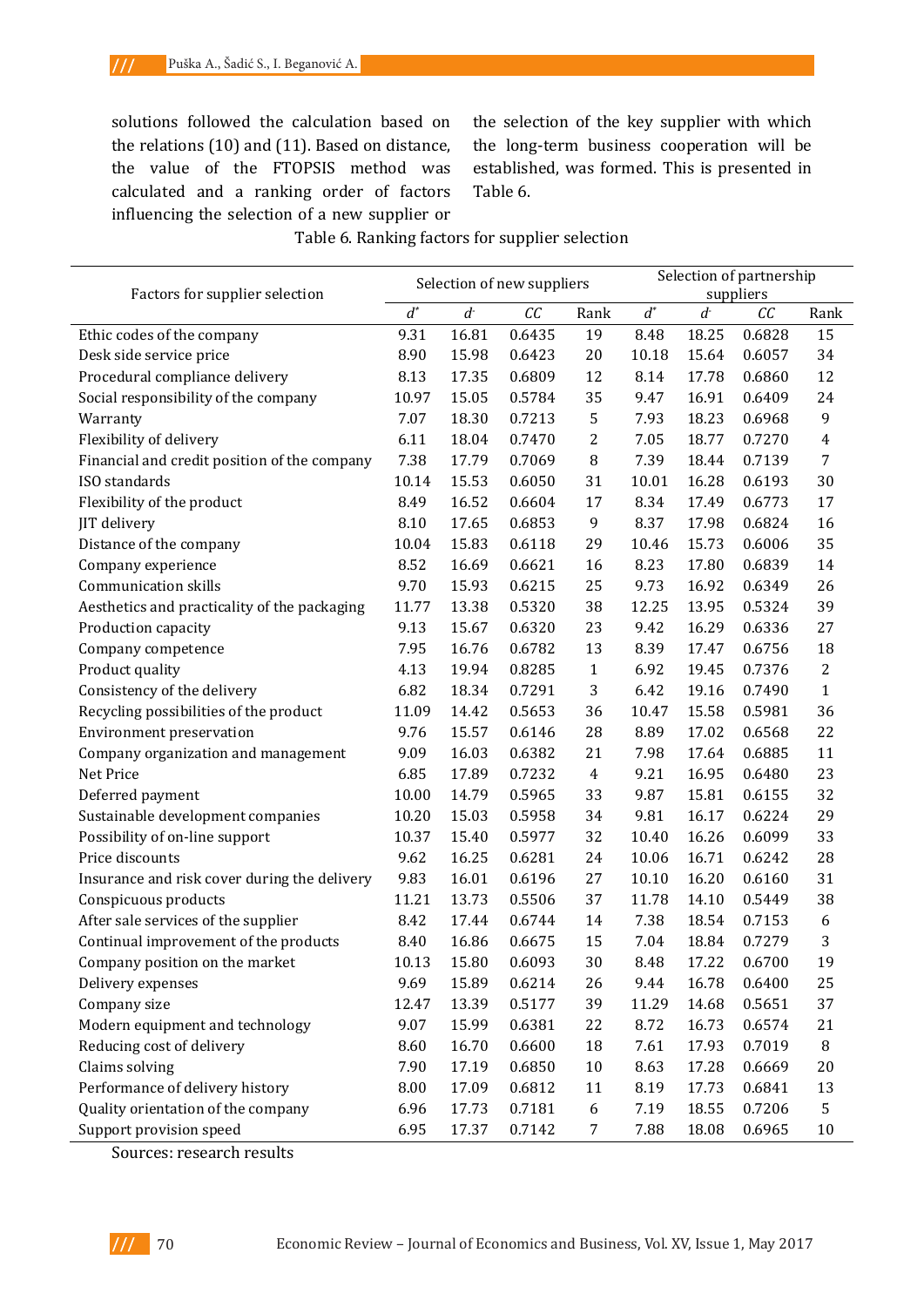The results obtained by this survey show that the selection of a new supplier is the most important factor in the quality of the product, and then follows the flexibility of delivery, i.e., adjusting the supplier to the needs of the company and the consistency of the delivery. The price of the product is at the fourth place. Based on this order of factors for choosing a new supplier, it can be seen that the most important factors for the company are the quality of materials and raw materials and the delivery. In addition to the factors that are related to these groups, in the top ten factors are the financial and credit position of the company and the net price. The financial and credit position is important for businesses, since it is the goal of every company to ensure that its supplier is consistent and delivers quality products. Companies that are struggling to survive on the market have numerous problems and it is difficult in such cases to enable continuous delivery and the quality of these products. Based on this, this factor is one of the most important for the selecting new supplier.

When choosing suppliers with whom a company needs to establish long-term partnerships, it was shown that the most important factor is the consistency of the delivery while the second factor is the importance of product quality. In this case, when it is necessary to build long-term partnerships, the most important factors influencing supplier selection are those related to the delivery and quality of materials and raw materials, because the third most important factor in this selection is precisely the continuous improvement of the products by suppliers. In addition to these factors, the fourth most important factor is the flexibility of delivery, the fifth focuses on product quality, followed by the post-sales service of the supplier, etc.

Based on these results, it can be concluded that there are differences when it comes to selecting a new supplier and selecting a

supplier with which a long-term partnership will be established. The factors such as continuous product improvement, post-sales service from providers, and reduction in procurement costs are more important when selecting a supplier as a long-term partner than selecting a new supplier. These differences exist because when selecting a supplier as a long-term partner, assessment of their past delivery is made, involving many factors and only after a certain period of time to the decision is made to enter partnerships with suppliers.

The obtained results show that certain factors are equally significant in the selection of new suppliers and suppliers with which a longterm partnership will be established, such as product quality or consistency and flexibility of deliveries that are very well ranked in both variants. It should be noted that the net price has experienced the biggest difference in importance since it does not influence the establishment of long-term partnership relationships, as it is at the 23th place, while it is very important when selecting a new supplier.

By comparing this rank order with the rank order made by Dickson (1966), it can be concluded that quality and delivery have taken on the primacy of the most important factors for choosing a supplier from a price factor. These results were confirmed by Weber et al. (1991) as well as Cheraghi, et al. (2004).

## **5. CONCLUSION**

When selecting a supplier, companies have a number of factors at their disposal to help them evaluate and select a supplier. These factors are diverse and depend on the very nature of supplier selection. This work contributed to understanding which factors are most important in selecting a supplier. Unlike other works, this research did not target companies but experts in the field of

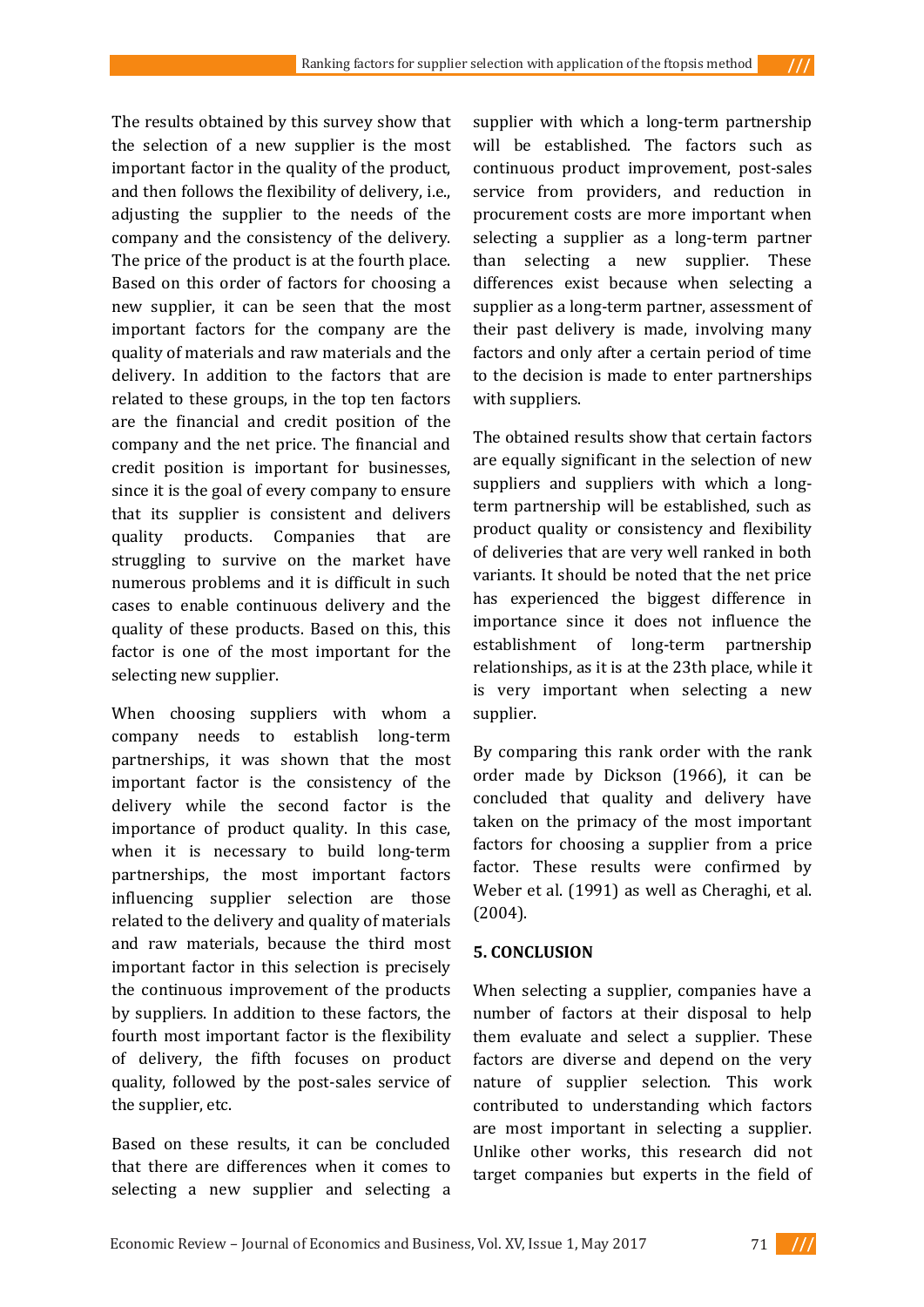supplier selection. In this way, this research did not focus on one territory in relation to one branch of economy, but experts from several countries of the world and from different branches of economy were involved, so that the results of this research are applicable to any branch of economy or any country.

The conducted research focused on two segments of supplier selection, namely the selection of a new supplier (the establishment of short-term cooperation with suppliers) and selection of suppliers with which the company will establish long-term cooperation. Based on the conducted research involving 39 factors that influence supplier selection, the results were obtained which showed that some factors equally influence the choice of suppliers in both cases, while some factors are significant for just one case.

By comparing this rank order with the rank order made by Dickson (1966), it can be concluded that quality and delivery have taken on the primacy of the most important factors for selecting a supplier from a price factor. These results were confirmed by Weber et al. (1991) and Cheraghi, et al. (2004). On the basis of the obtained results it can be concluded that the focus of the selection of the supplier has shifted from quantitative factors to qualitative factors.

In the future research of this topic, it is necessary to remove the limitations present in this research. A list of experts should be defined from this region and it should include more than one scientific portal. An evaluation of factors should be made with the addition of new factors that influence supplier selection, and the research should be conducted on several occasions. A wide range of factors that influence the choice of suppliers should be determined and along with experts the number of these factors should be reduced. Then, an expanded questionnaire should be made and filled in by a smaller number of

experts, which should also reduce the same factors. When the final list of factors is formed, it is necessary to include as many experts as possible in order to get more complete data. In this way, more credible data will be obtained than by this research.

However, the aim of this paper was to show that there is a difference in the selection of new suppliers and suppliers with which the partnership will be established, which was proved with the results obtained. The results obtained by this research and the application of the FTOPSIS method, which enabled factors for selecting suppliers to be ranked, have shown that the supplier selection is a very complex task for each enterprise and that many factors influence it.

## **REFERENCES**

- 1. Aguezzoul A. (2012). Overview on Supplier Selection of Goods versus 3PL Selection. *Journal of Logistics Management.* 1(3), pp. 18-23.
- 2. Bоžаnić, D. I., Pаmučаr, D. S. (2010). Vrеdnоvаnjе lоkаciја zа uspоstаvlјаnjеm оsnоg mеstа prеlаskа prеkо vоdеnih prеprеkа primеnоm fаzilоgikе. *Vојnоtеhnički glаsnik*. 58(1), pp. 129-145.
- 3. Chen, C. T. (2000). Extensions of the TOPSIS for group decision-making under fuzzy environment. *Fuzzy Sets and Systems*. 114(1), pp. 1-9.
- 4. Cheraghi H., Dadashzadeh M., Subramanian M. (2004). Critical Success Factors for Supplier Selection: An Update. *Journal of Applied Business Research*. 20(2), pp. 91-108.
- 5. De Silva A. S., Nascimento A. S. L. P, Ribeiro J. R., Belderrain N. M. C. (2009). ANP and Ratings Model Applied to Supplier Selection Problem. *10th International Symposium on the Analytic Hierarchy/Network Process*. Multi-criteria Decision Making, University of Pittsburgh, pp. 1-14.